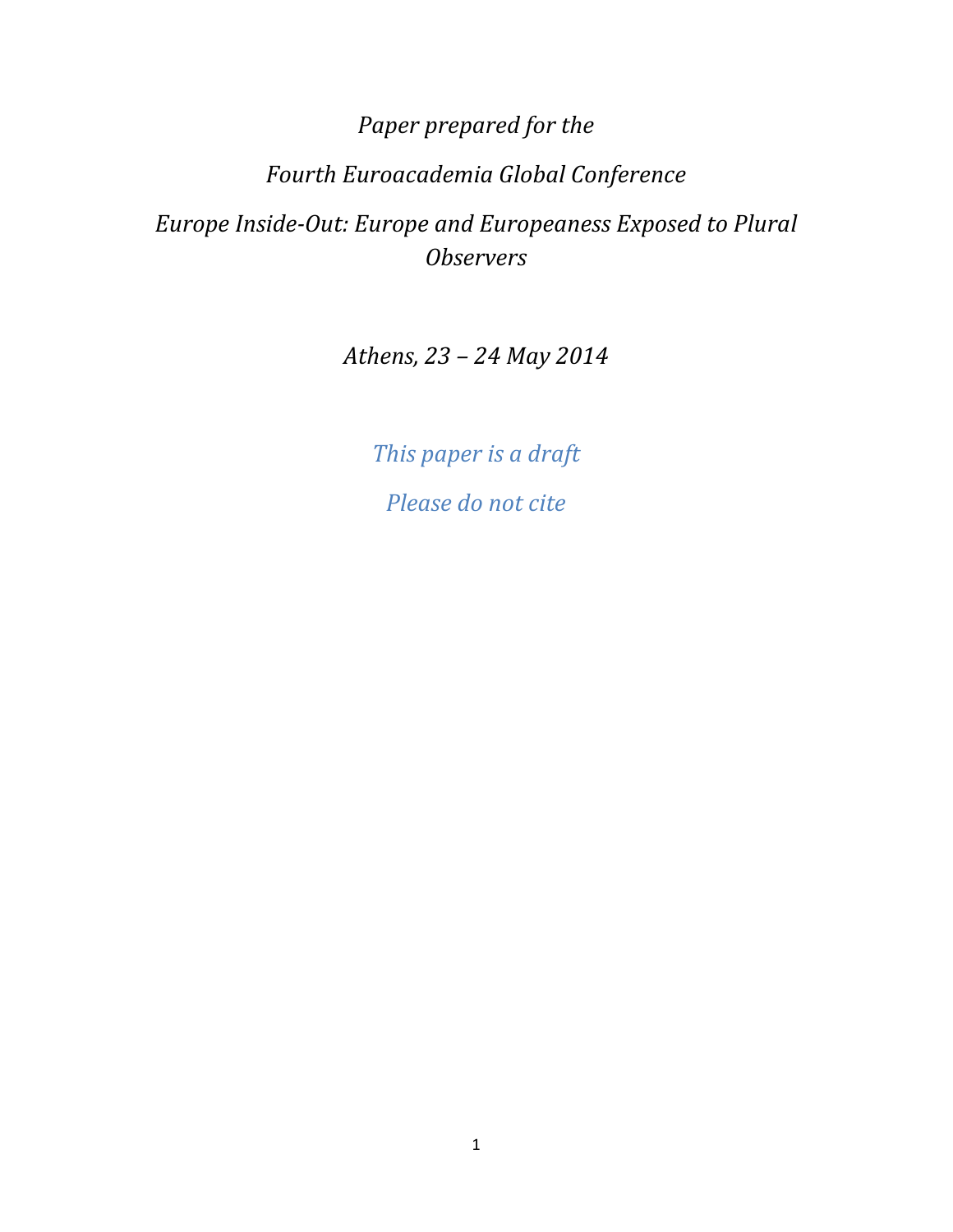#### **DRAFT PAPER**

#### **Religion and Immigration in Cyprus: A Comparative Study**

#### **Abstract**

Cyprus is well known for its border, being a divided island - state after the Turkish invasion in 1974, which followed the wide-spread intercommunal violence that plagued the island since the early 60s. Cyprus itself is an EU border since it is the South-easternmost EU member-state, EU's border with the Arab countries of the Middle East. In the past few years, Cyprus became a host country for thousands of immigrants, mostly from South-East Asia, the Middle East and Eastern Europe. Also a remarkable number of immigrants from the Russian Federation reside these days in Cyprus. Cyprus' and Europe's religious landscape has changed, in part, because of immigration, but the religious practices of immigrant religious groups have not been thoroughly studied yet. The main research questions I will address in this paper are: Is religion a barrier or bridge for immigrant integration? Does religion obstruct or promote social integration? How is religion related with social identity, cultural identity, and public opinion?

I will attempt to answer these questions by focusing on immigrants' religion and its role in integration, religious assimilation and adaptation. The paper is based on data gathered in the course of a mixed methods research project, co-funded by the Solidarity Funds and the Ministry of Interior. Particularly, we focused comparatively on Syrian, Russian, Philippino and Sri-Lankan nationals residing in Cyprus. This choice was dictated by the religion of the majority of the population in the Republic of Cyprus, which are Orthodox Christians and also by the significance of religion as a vital part of the Greek-Cypriot national identity. Therefore we chose an Orthodox immigrant community, a Catholic one, which is a common denomination in many European countries, a Buddhist one, since Buddhism is a religion that did not historically exist in Cyprus and Europe in general and a Muslim one, which represents, in a way, Greek Cypriots' 'constitutive Others', Turkish Cypriots. Moreover, Philippinos and Sri-Lankans generally stay in Cyprus for a shorter period of time than Syrians and Russians.

In terms of methodology, qualitative interviews, observation and quantitative research were conducted in order to shed light in as many aspects of the role of religion in immigrant integration as possible.

#### **Introduction**

In the recent years many debates took place in European countries in which religious pluralism was being praised, critisized or even condemned. These days, in the eve of the European Parliament Elections there are many disputes in various European countries that accentuate the issue of immigration in Europe. In France, UK, Italy and other countries, parties that promote anti-immigration policies are on the rise, while immigrants mainly from islamic countries are considered to be the most 'unwanted' in these countries, or the least integrated in their receivingsocieties. At this point, the concept of integration calls for further explanation: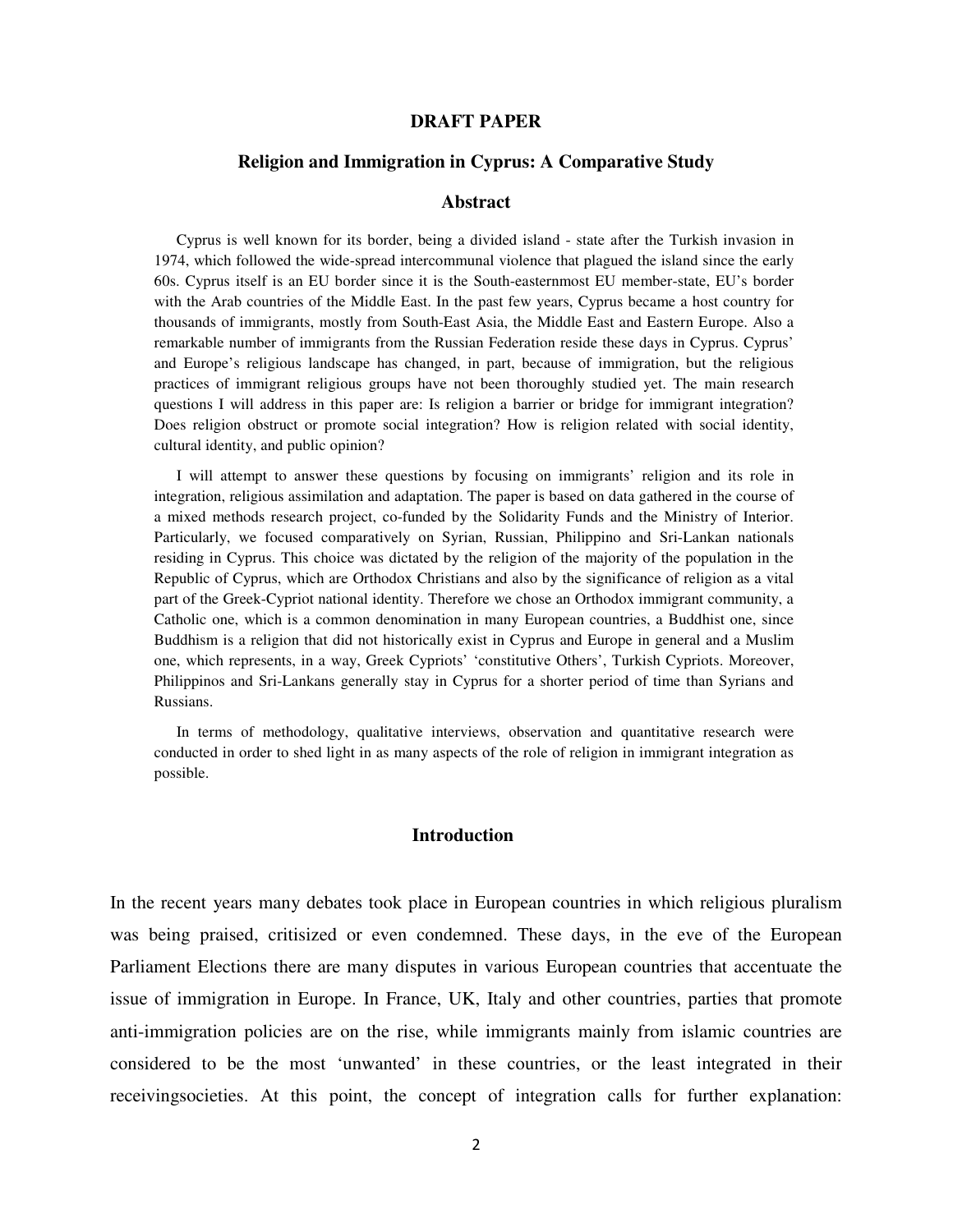According to Stolz (2011: 85), it seems clear that various religious communities "may be more or less well 'integrated' into society". Some religious groups appear hostile, others appear exotic and peaceful, while others become almost invisible, because of their strong identification with the society they live in. On the other hand, when a religious group is not integrated at all, there are concerns about violation of norms, inter-group conflicts or dissrespect of fundamental rights for its members. In addition disregard of fundamental rights of the group itself by the wider society can occur. According to the National Partnership for the New Americans, "immigrant Integration is a dynamic, two-way process in which immigrants and the receiving society work together to build secure, vibrant, and cohesive communities. As an intentional effort, integration engages and transforms all community members, reaping shared benefits and creating a new whole that is greater than the sum of its parts" (http://www.partnershipfornewamericans.org/storage/NPNA\_Immigrant\_Integration\_Principles.p df). However, it is argued that there is no scientifically justified way to say if a religious group is well integrated or not but we can instead measure certain dimensions of integration that are important and then explain the differences between religious groups (Stolz 2011: 87).

In this paper, I will present some preliminary results from a research project that is still in progress, co-funded by the Solidarity Funds and the Ministry of Interior. We focus comparatively on immigrants from Syria, Russia, the Philippines and Sri-Lanka. The choice of these particular migrant communities was dictated by the religion of the majority of the population in the Republic of Cyprus, which are Orthodox Christians and also by the significance of religion as a vital part of the Greek-Cypriot national identity. Therefore we chose an Orthodox immigrant community (Russians), a Catholic one (Philippinos), which is a common denomination in many European countries, a Buddhist one (Sri Lankans), since Buddhism is a religion that did not historically exist in Cyprus and Europe in general and a Muslim one (Syrians), which represents, in a way, Greek Cypriots' 'constitutive Others', Turkish Cypriots. More specifically, in the Philippines the dominant religious group are Roman Catholics, with a percentage of over 85% (Melvin Ember, Carol R. Ember, 2001: 1779). In Sri Lanka Buddhism is dominant (69%) (ibid: 2096). In Syria, Islamic religions are the most common (74%) (ibid: 2156) whilein Russia the dominant religious groupare Orthodox Christians (ibid: 1866).

In recent years,a boostin immigration to Cyprus has taken place. In 2001 immigrants living in Cyprus, were 64.810 or a 9.4% of the total population(2001 Census, Volume IV, p 13).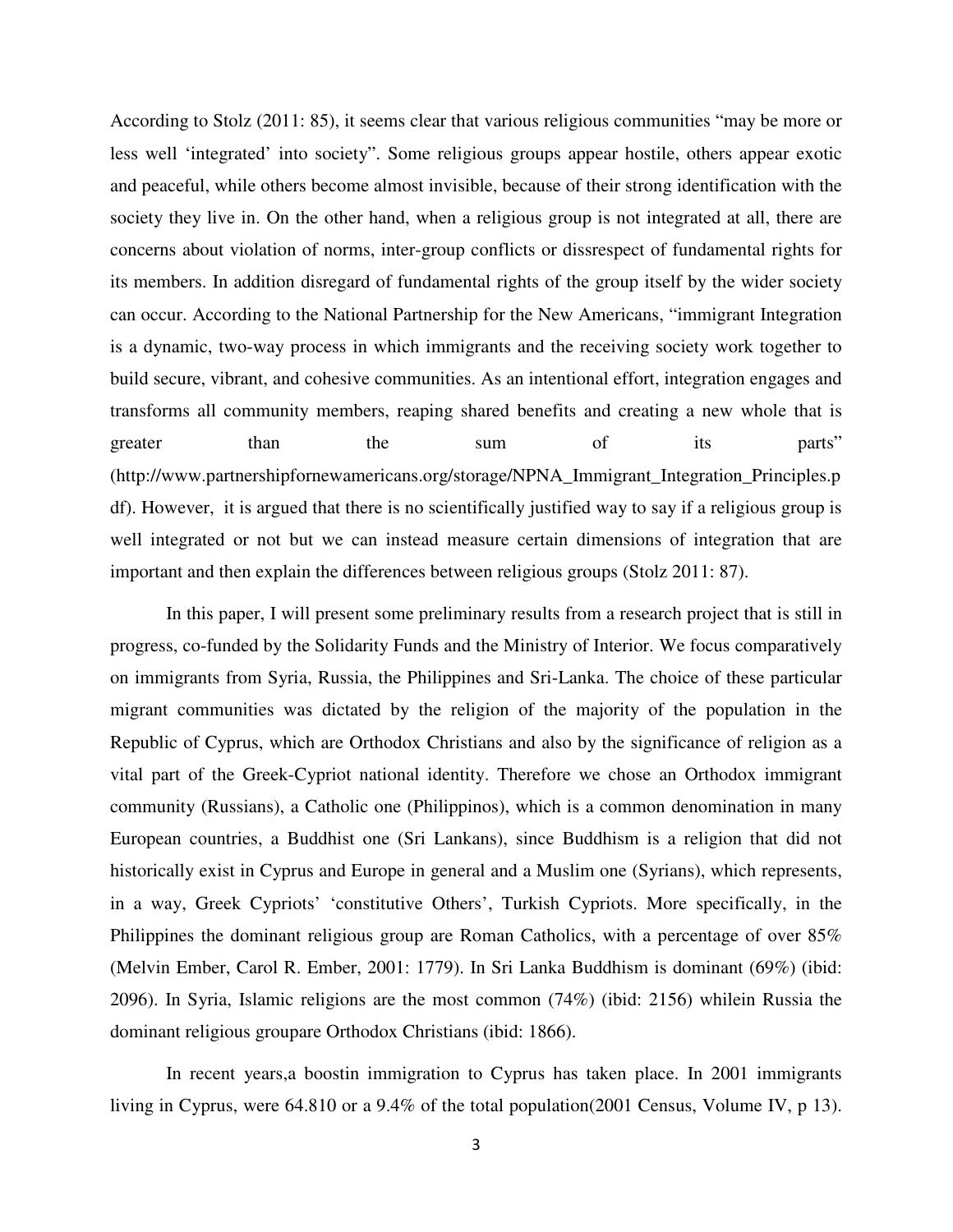In the same census, Russiannationals were 4.952, those from the Philippines 3245 , Sri Lankans 4939, while Syrians were 1436 (ibid.). According to the 2011 census , the total number of immigrants in Cyprus is 107.383, of which Russians amounted to 8.164 , Philippinos to 9.413 , nationals of Sri Lanka to 7.269, and Syrians to 3.054 (Source: http://www.mof.gov.cy/mof/cystat/ statistics.nsf, retrieved on 04.11.2013). It is obvious that a rapid increase in the total number of immigrants in Cyprus, and a remarkable increase in the population of the four groups that we focus onhave taken place.

According to one of the most classic and broad definitions, culture is "that complex whole which includes knowledge, belief, art, moral, law, custom and other capabilities and habits acquired by man as a member of society" (Tylor 1871, see Cuche 2001: 33). Religion is indisputably an essential component of cultures andidentities. Although it is extremely difficult to define religion, Geertz proposes a conception of religion as a "cultural system" (Geertz1973: 87- 125 ). Indeed, religions usually are sets of beliefs, cultural systems, and worldviews. As such, they become extremely important in understanding a culture in depth. Religion is also a part of collective identities. Moreover, it seems to be an important factor in conflicts and a vital part of many identities in an ethnic or even a national level. In addition to the above points , according to many scholars (see Connor 2008:243-257, Connor 2010, Cadge & Ecklund 2007:359 -379) religion is often a factor that either facilitates or hinders the assimilation of immigrants into receiving societies.

In the last decades there has been a steady increase in immigration to Western countries. Several aspects of this phenomenon have been thoroughly studied by social scientists. Immigrants' religion though, was, until recently, a neglected aspect of immigration. Lately an ongoing debate has emerged, focusing on the role of immigrants' religion in the integration process (see Foner and Alba 2008). Theories that deal with this issue could be categorized as follows, and the debate between the proponents of each approach could be called 'the bridge or barrier debate' (see Connor & Koenig 2013: 3-5):

- Theories that see immigrants' religion as a bridge to integration, assimilation and upward mobility of immigrants.
- Theories that stress on the boundaries constituted by religious difference.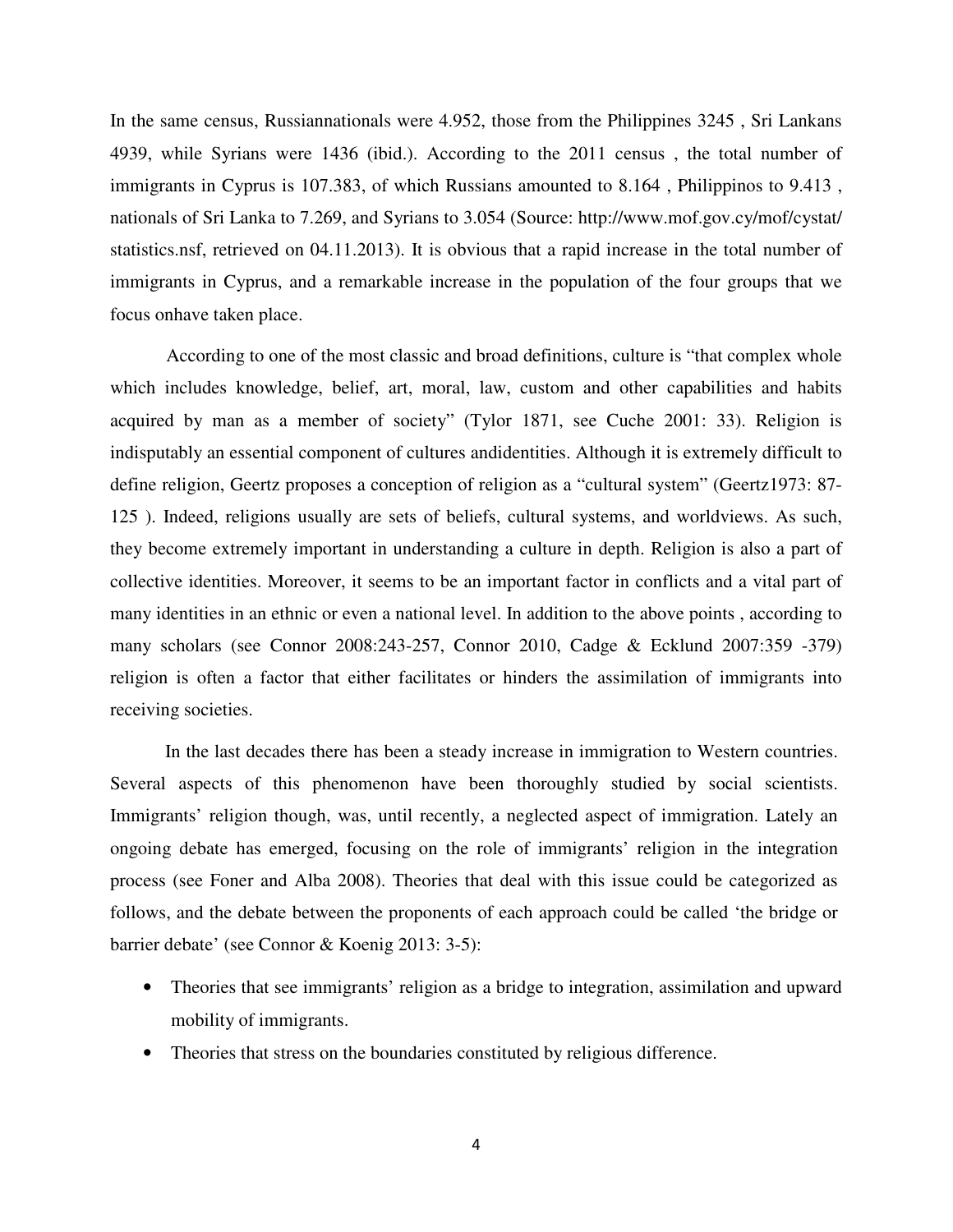Interestingly enough, the 'bridge approach' flourishes in the US, while the 'barrier approach' is mostly adopted by European scholars. In addition, European scholars deal mainly with immigrants from Islamic countries (Zolberg and Woon, 1999; Casanova, 2007).

# **Methodological Remarks**

The main research questions of the project were:

- Is religion a barrier or a bridge for immigrant integration in Cyprus?
- Does religion obstruct or promote social integration?
- How is religion related with social identity, cultural identity, and public opinion?

In order to answer those questions, we used a combination of quantitative and qualitative techniques, commonly called "triangulation" (see Rothbauer, Paulette 2008:892- 894).Triangulation aims at a deep examination and understanding of social phenomena.The different techniques that are being used result in conclusions about different aspects of the social phenomenon under study. Quantitative research techniquesare ideal for highlighting attitudes, perceptions and trends. On the other hand, the use of qualitative sociological research contributes to a deeper understanding of the social phenomenon under study with its main advantage being the close examination of the 'emic' perspective, the 'insider's point of view'. However, qualitative research results cannot be generalized as much as quantitative ones, because of sample limitations. The quantitative part of the research research involves a sample of 1000 people (250 for each religious group), while the qualitative part involves observation of religious activities and semi-structured interviews with 40 individuals (ten for each religious group).Geographically, the researchcovers all major cities in Cyprus (Nicosia, Limassol,Larnaca, Famagusta, Paphos).

Regarding the samplingtechniques, a combination of random sampling and snowballing was used.The sample was representative in terms of gender, in analogy with the total population of each group in Cyprus. There is a strong gendered dimension in immigration toCyprus, since according to the census of 2011 (http://www.mof.gov.cy/mof/cystat/statistics.nsf, 4/11/2013) , of a total of 9.413 Filipino nationals in Cyprus, only 397 or 4.21% are men, while of the 7.269 Sri Lankans, 6.119 or 84.17% are women. Male immigrants from Syria are significantly more than Syrian women, which are 699 or 22.8% from a total population of 3.054. Finally, of the 8.164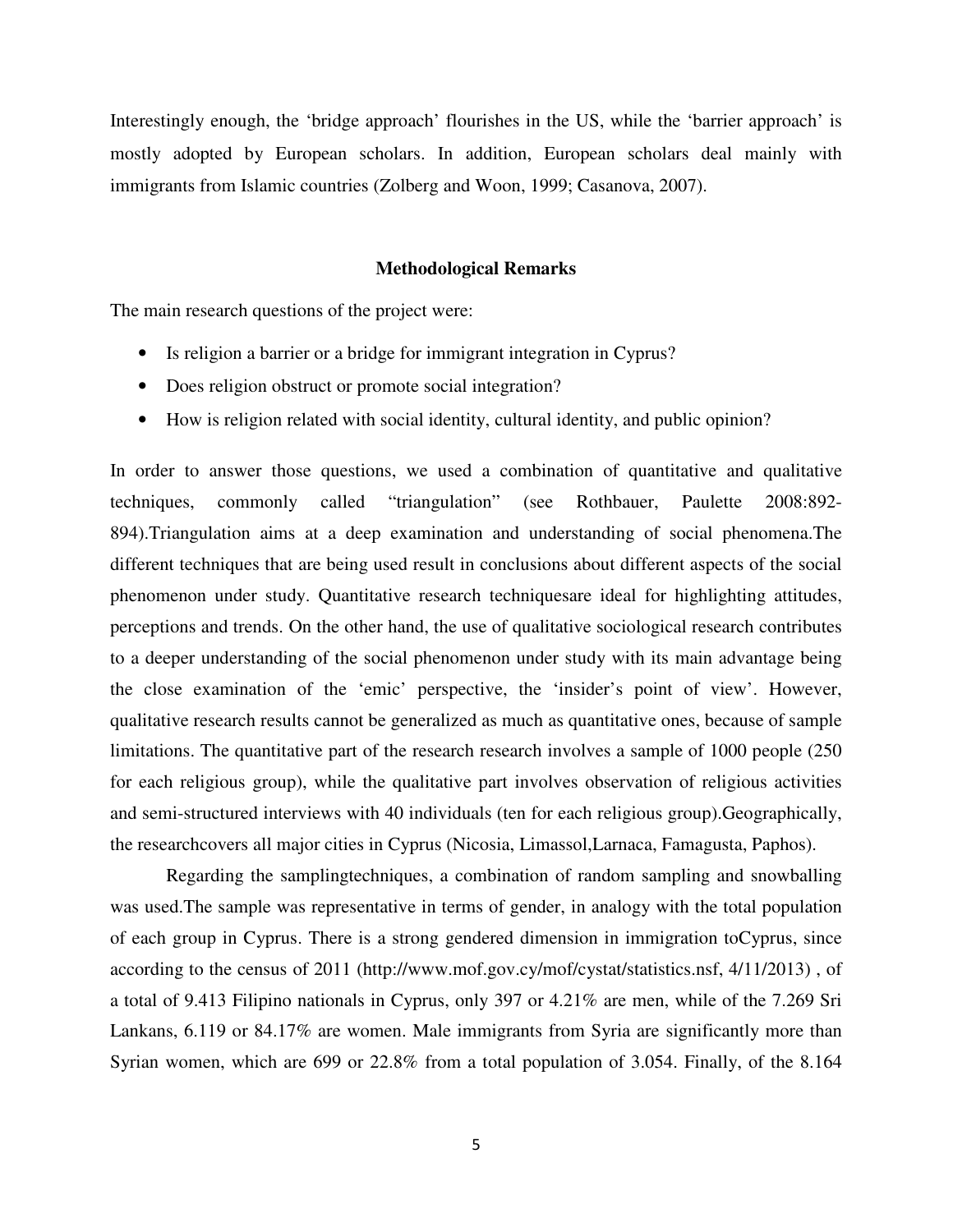Russian immigrantsin Cyprus, 5.211 are women (63.82%) and 2.953 are men (36.17%). Thus, of the 250 questionnaires distributed to Filipinos, about 10 weredistributed to men, and so on.

Access to the research population was relatively difficult. The fact that most of the immigrants residing in Cyprus have no registered line phone or mobile connection, dictated thatthe interviews had to be conducted in person. Another question imposed by this fact concerned the place where the interviews were to be conducted;most Sri-Lankans and Philippinos work as domestic workers or housemaids and in most cases theystay in their employers'homes, so even interviewing them at home was out of the question, in order to avoid gathering biased data. During the qualitative part of the research, we discovered places that members of each group usually meet and we visited those places to recruit participants. Needless to say that the interviews were conducted in places the participants suggested.

Another important choice we had to make was whether we would use translated questionnaires or not. We decided to translate the questionnaires, because most of the immigrants, mainly Sri-Lankans could speak or read neither English nor Greek. Thus, we had the questionnaire translated in four languages: Arabic, Russian, Tagalog and Sinhala.

The qualitative part of the research included both observing religious rituals and practices,and semi-structured interviews with 40 participants. The main goal of observation was to discover the reasons for attending religious activities and if there were any politics of religious identity, namely negotiations of identity or even transformations of identity. In addition, the qualitative part took place prior to the quantitative and it contributed greatly in planning the latter on the one hand, and gave us valuable insights on the cultures we were to study on the other.

# **Measuring Religion and Integration**

The main variables of the quantitative part of the research were nationality,religion, religiosity and the degree of integration in the Cypriot society. At this point I need to clarify how the concepts of religiosity and integration aremeasured. According to Billiet (2002:339-383), religion often becomes measurable through certain dimensions: the ideological dimension, the ritual dimension,the degree of knowledge of the religion's doctrine and its history and the community dimension, usually associated with the concept of social capital. Religiosity therefore, can be measured on the basis of participation in religious activities (ritual dimension) and by a direct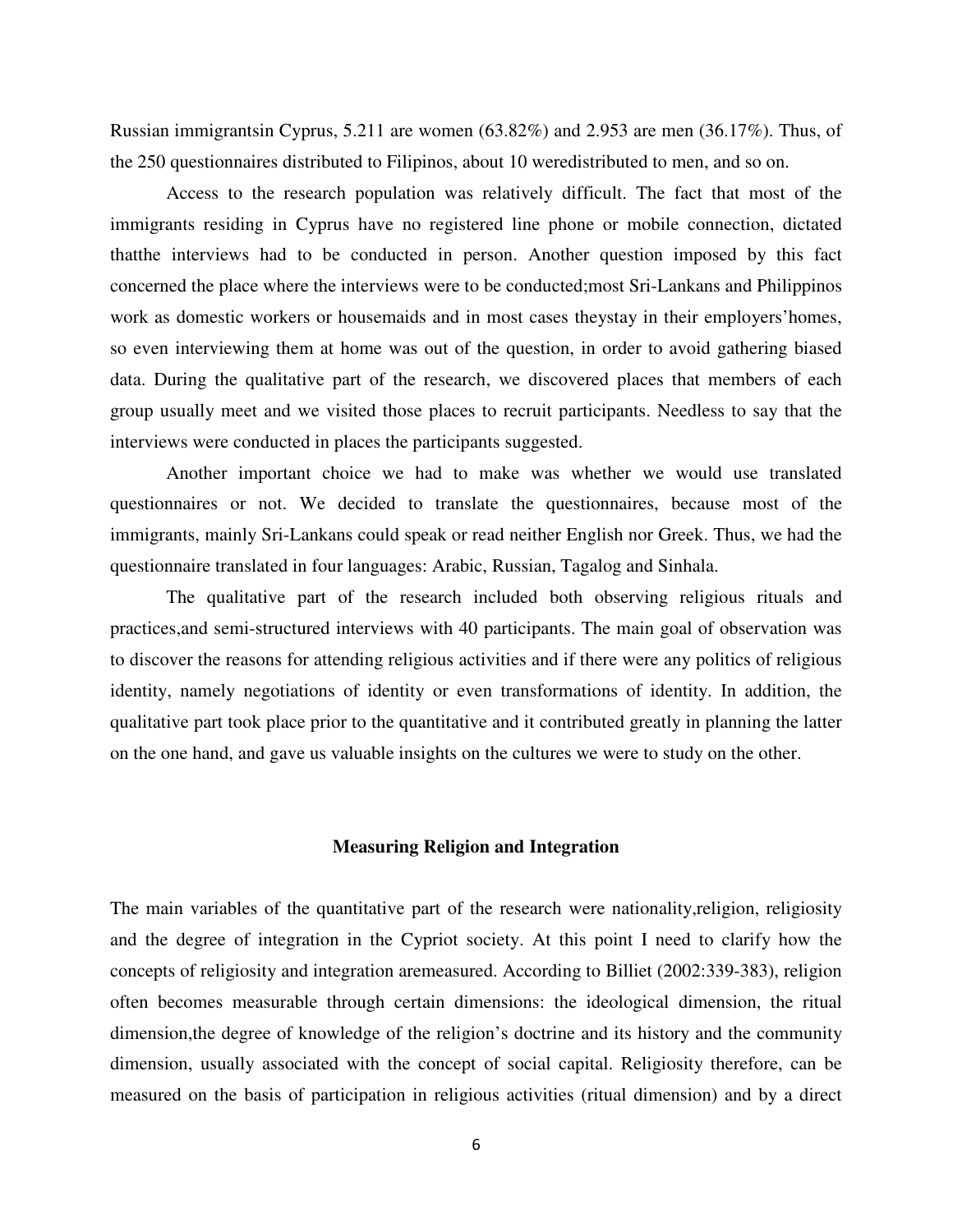question about the respondents' subjective religiosity. We used or adapted questions from the ESS and ISSP databases to measure these dimensions in our questionnaire. The questions that measure the ritual dimension are:

- *Before you came to Cyprus, apart from special occasions such as weddings and funerals, about how often did you participate in religious activities?*
- *Apart from special occasions such as weddings and funerals, about how often would you wish to participate in religious activities?*
- *Apart from special occasions such as weddings and funerals, about how often do you participate in religious activities?*

And the set of possible responses is

- 1. Never
- 2. Once or twice a year
- 3. Only on special holy days
- 4. At least once a month
- 5. Once a week
- 6. More than once a week
- 7. Every day

The ideological dimension is measured by this set of questions:

- *1. Regardless of whether you belong to a particular religion, how religious would you say you are on a scale from zero to ten, with zero meaning not religious at all and ten very religious?*
- *2. Do you believe in any kind of life after death?*
- *3. Do you think of yourself as having a religion or faith?*

The third dimension could not be included in our research because we focus on four different religious groups, and it would require different sets of questions for each group, making the sample incomparable. The community dimension is measured by these questions:

- *4. How many of your friends are members of the same nationality as yours?*
- *5. How many of your friends are members of the same religious group as yours?*
- *6. Are you a member of, or taken part in the activities of, any groups or organizations during your stay in Cyprus?*
- *7. If yes, what kind of group or organization (You can choose more than one answers)?*

On the other hand, the degree of social integration of immigrants in a host society usually becomes measurable through four main indicators (see Waters, Mary C., Jiménez, Tomás R.,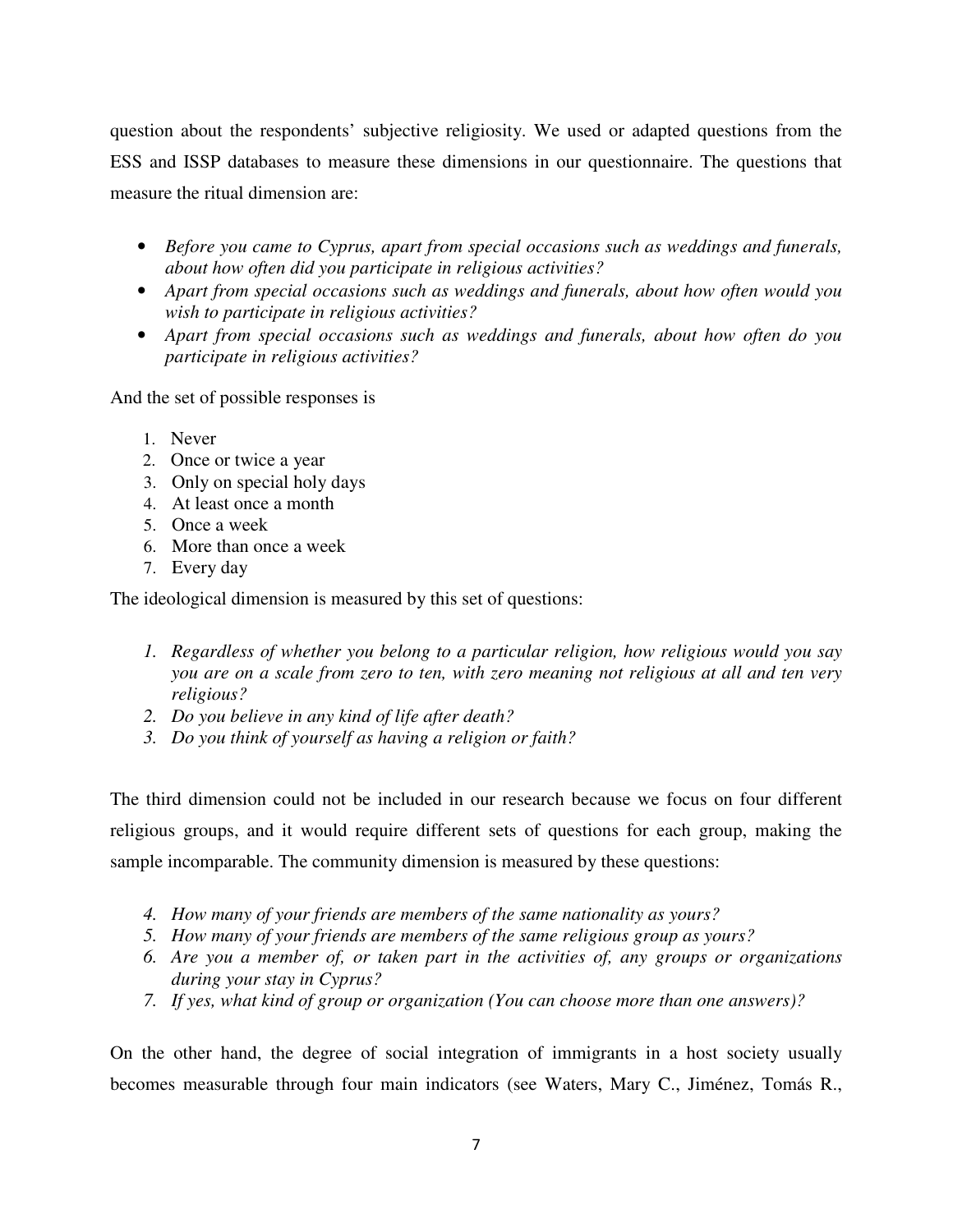2005: 105-125). These are socio-economicstatus, which is defined by the level of education, occupation and income, spatialconcentration, which is defined by geography,and it examines if a particular group of immigrants tend to reside in common areas, language attainment, the ability to speak the language of the host country and the degree of fluency in speaking and/or writing and intermarriages, i.e. marriages between immigrants and locals. Stolz (2011:92-93), proposes "five different dimensions that are then measured with several indicators". Hedefines these dimensions as follows:

- Cultural dimension:The cultural integration dimension involves cultural competences, basic values, norms, beliefs and practices.
- Structural dimension: education, professional status, income or quality of places of residence
- Legal dimension: individual and collective rights
- interactionaldimension: "the frequency and type of interactions with the societal surrounding as the majority of other groups, and/or if they take part in public life as collective actors in a similar way" (Stolz 2011: 92)
- Identity dimension of integration: the extent to which the members of the religious group and respectively the community as a collective actor identify with the society, the state and the constitution.

In the questionnaire used, the cultural dimension was examined by the use of the following set of questions: *"Is your spouse of Cypriot origin?", "What languages do you usually speak with your spouse at home?", "What's your spouse's religion?", "If currently single, how important is it for you to marry someone with the same religious views as yours, with zero meaning not important at all and ten very important?", "How fluent are your children in Greek?"* etc. The structural dimension was measured by questions concerning income, level of education, occupation, area of residence etc., the legal dimension by questions dealing with discrimination, associations etc., the interaction dimension by questions about the respondent's social life and friends, and finally, the identity dimension by questions about respondents' trust in Cyprus' public institutions, about future aspirations etc.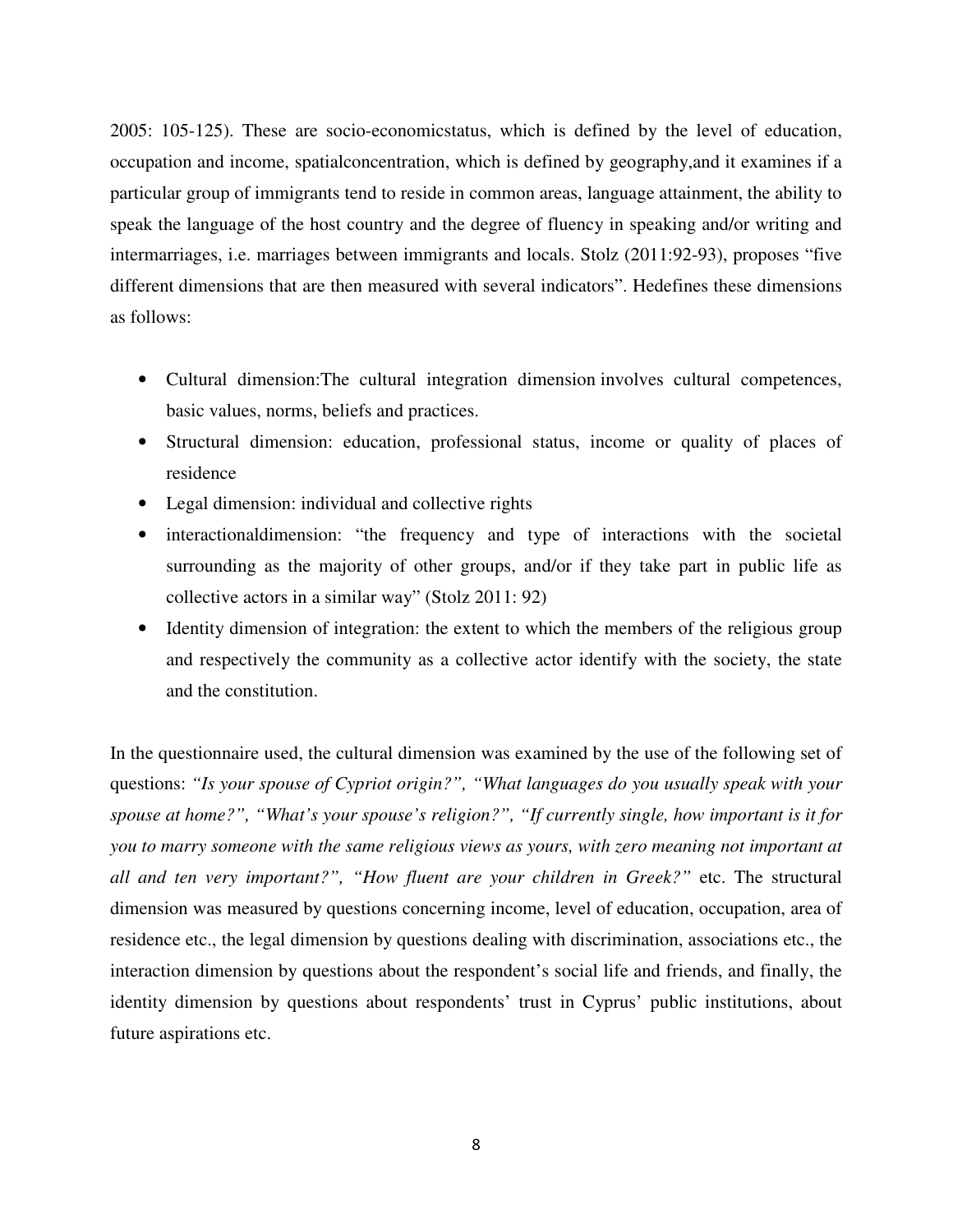#### **Research Results**

As I already mentioned, I will examine certain indicators in order to eventually answer my research questions. First of all, an assessment should be made concerning the sample's religiosity or the ideological dimension of religion. Although the sample currently available in our database is still small (N=200, the research is in progress), we can conclude that generally that Philippinos and Sri-Lankans consider themselves to be more religious than the members of the other two groups, since on a scale from 0 to 10, with 0 meaning not religious at all and ten very religious, the 74% of Philippino participants and the 91% of Sri-Lankans answered that they consider themselves to be religious (answers ranging from 6 to 10), while the respective percentages for Syrians and Russians are 55% and 57%. In the question *"Do you consider yourself as having a religion or faith?"* 93,5% of the Philippino participants consider themselves as having a religion or faith. In the same question 98% of Sri-Lankan, 88,9% of Syrian and 90,5% of Russianparticipants gave a positive answer. According to the insecurity theory, (Norris &Inglehart 2004, Van Tubergen&Sindradottir 2011:274-275), insecurities caused by standards of living, emotional reasons or physical and societal vulnerability"shape and drive the demand for religion"(Van Tubergen&Sindradottir 2011:274). Van Tubergen andSindradottir hypothesize that "in those receiving countries where greater income inequalities exist, immigrants face more financial insecurity, which could in turn provoke increased feelings of religiosity" (ibid). As my results demonstrate, in terms of income, Philippinos and Sri-Lankans are insecure. There is a remarkable difference in the occupation types and income between Philippinos and Sri-Lankans on the one hand, and Syrians and Russians on the other. More specifically, the average income per month for Philippinos is422€, for Sri-Lankans 335€, while for Syrians and Russians 820€, and 846€ respectively.

The results that emerged from the examination of the ritual dimension of religion are far more interesting. Sri-Lankans and Philippinos seem to attend religious services more often than Syrians and Russians<sup>1</sup> (see tables 1.1, 1.2, 1.3, 1.4). The interesting part of the ritual dimension has to do with the reasons for participating in religious services.During the qualitative part of the research, we observed that Philippinos and Sri-Lankans attend religious activities not only for

 $\overline{a}$ 

<sup>&</sup>lt;sup>1</sup> The results analyzed here are based on answers to the question: "*Apart from special occasions such as weddings and funerals, about how often do you participate in religious activities?"*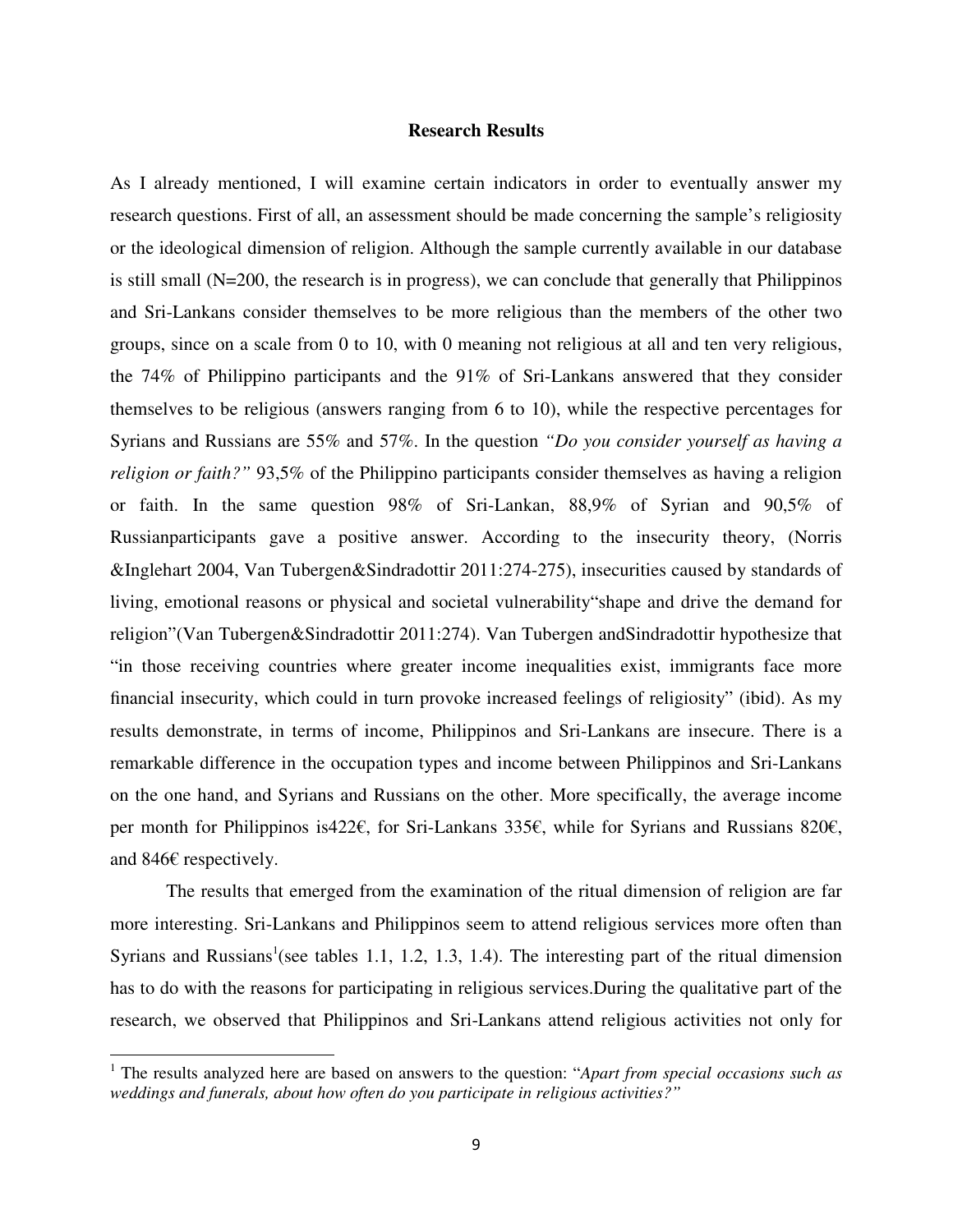religious reasons, and therefore we decided to add a variable in our questionnaire that would measurethe reasons for attending religious services. The question was: "What are the main reasons you participate in religious activities? (you can choose more than one answers)", and the possible answers were:Strictly for religious reasons (1), To meet with friends (2), To meet the 'right kind of people' (3), To meet with compatriots (4), To maintain a connection with my culture of origin (5), Other (Please Specify) (6).



*Tables 1.1, 1.2, 1.3, 1.4: Current attendance of religious services*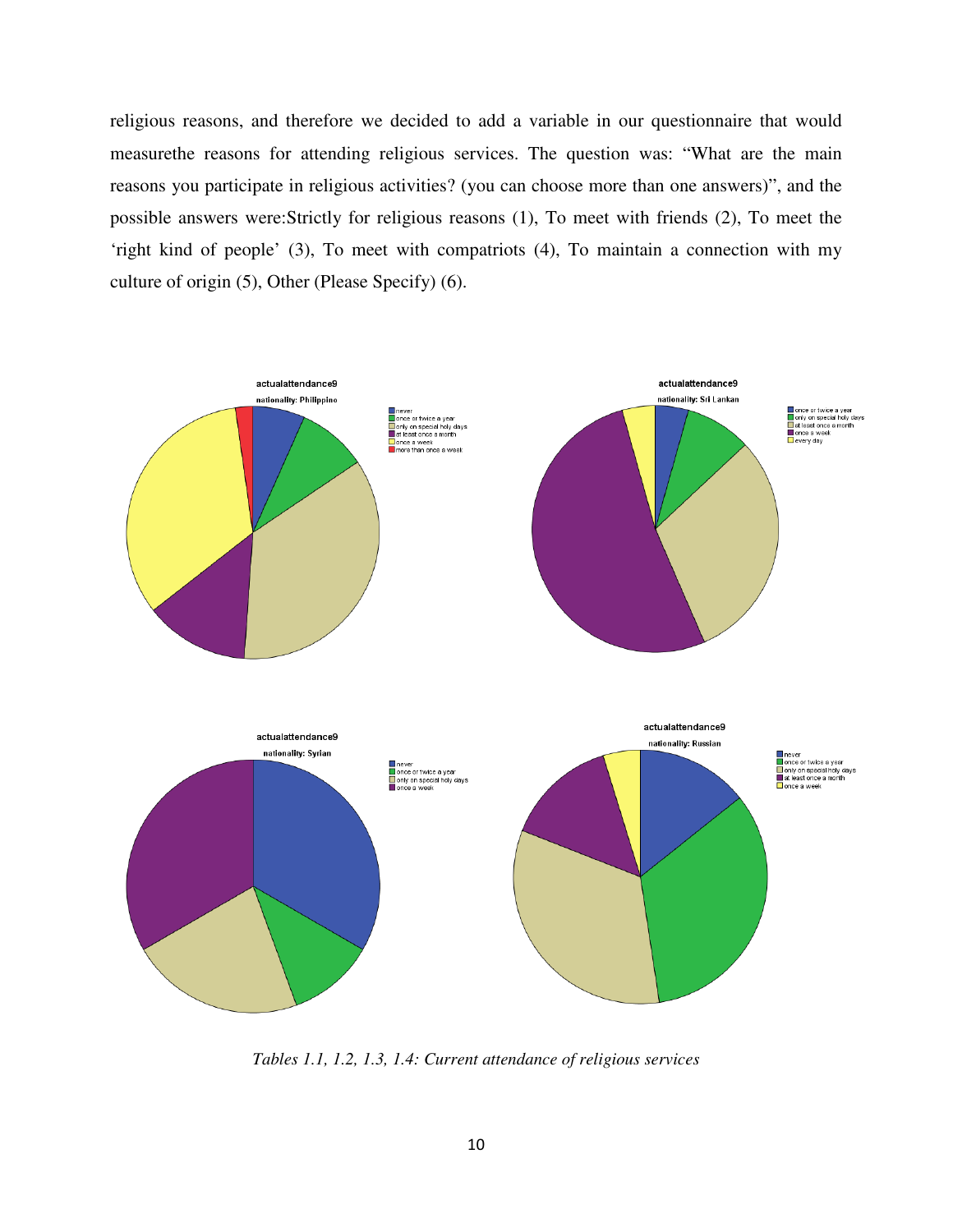In this question, only the 22,4% of the Philippinos answered "Strictly for religious reasons". During the qualitative part of the research, we observed that Philippino community gatherings take place each week in Catholic churches in the major cities of Cyprus. These gatherings, apart from providing religious services, seem to play a crucial role in the reproduction and the cohesion of the community. Religion is considered by social scientists to be very important "to the development and maintenance of human societies" (Mellor & Shilling 1997: 2). Moreover, due to conditions of employment, Sri-Lankan and Philippino domestic workers and housemaids are able to meet with other members of their respective communities only on Sundays, when their religious gatherings also take place.In addition, during the qualitative research, most of the interviewees stated that religion and specifically places of worship were the only places they could socialize when they first came to Cyprus. F., a Syrian immigrant, said:

> *"Where else could I go besides the local mosque? I didn't know anyone here in this country, and I knew I'd meet some people at the mosque".*

The community dimension of religion is thus partly examined as well, since attendance is interrelated to a great extend to community reproduction. Very few of the participants are members of religious associations. As far as the interactional dimension of integration and the community dimension of religion are concerned, most participants regardless of nationality answered that most or all of their friends are members of the same nationality (See table 2) and religious group as theirs.

In assessing integration in the society of Cyprus, I already stated the aspects that were measured: the structural dimension (socio-economic status, education etc.), language attainment, trust in public institutions, discrimination etc. In terms of income, as I examined above there is a remarkable difference between Philippinos and Sri-Lankans, and Syrians and Russians. The average income per month for Philippinos is 422€, for Sri-Lankans 335€, while for Syrians and Russians 820€, and 846€ respectively. As far as occupation is concerned, most Philippinos and Sri-Lankans work as housemaids or domestic workers, while Russians and Syrians have more diverse types of occupation (see table 3).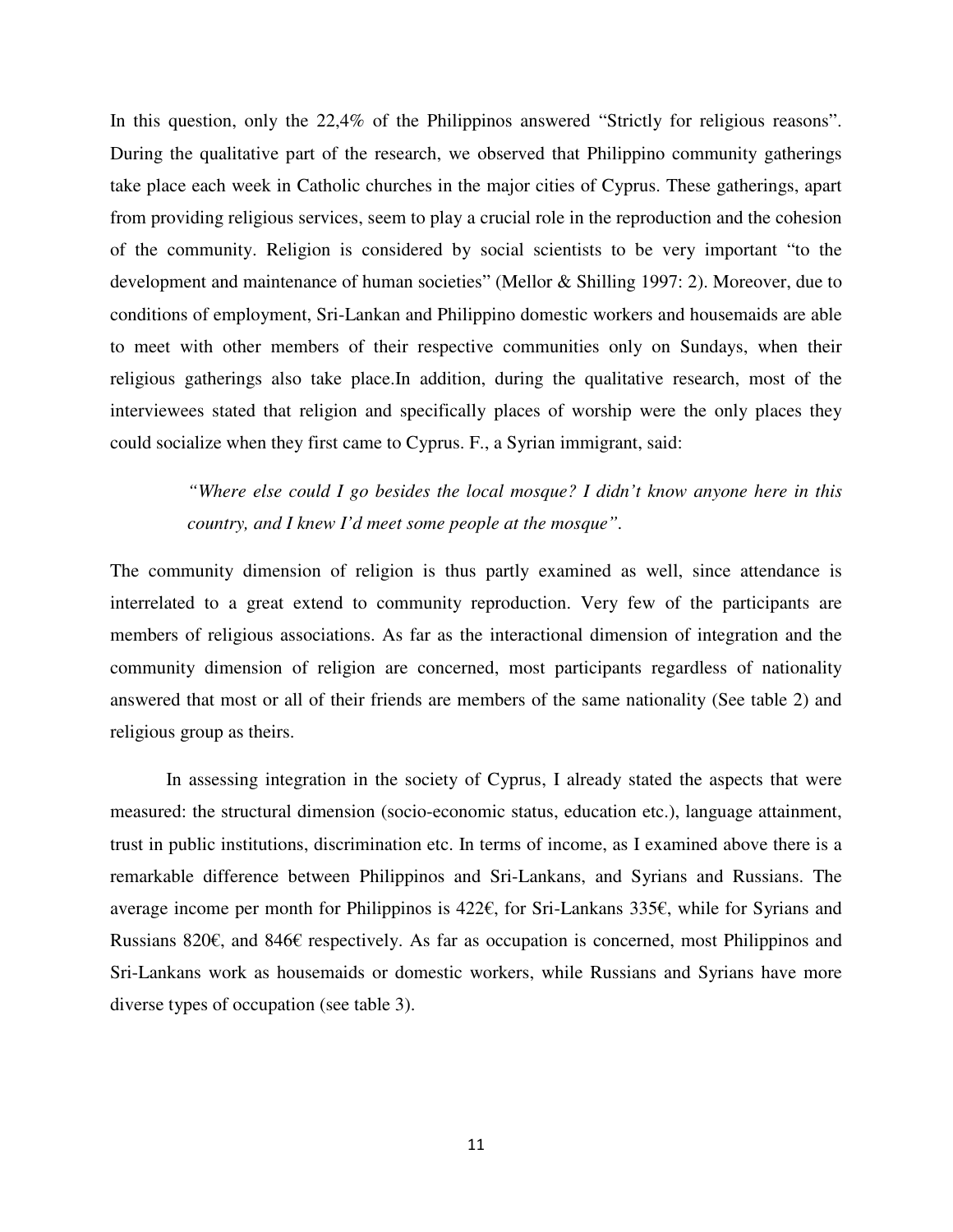| nationality | <b>Valid Percent</b> |      |
|-------------|----------------------|------|
| Philippino  | all of them          | 13,3 |
|             | most of them         | 53,3 |
|             | Afew of them         | 11,1 |
|             | none ofthem          | 15,6 |
| Sri Lankan  | all of them          | 8,3  |
|             | most of them         | 66,7 |
|             | Afew of them         | 12,5 |
|             | none of them         | 12,5 |
| Syrian      | most of them         | 55,6 |
|             | Afew of them         | 33,3 |
| Russian     | all of them          | 28,6 |
|             | most of them         | 61,9 |
|             | Afew of them         | 4,8  |
|             | none of them         | 4,8  |

Table 2: *"How many of your friends are members of the same nationality as yours?"* 

|             |       |              | Cumulative           |         |
|-------------|-------|--------------|----------------------|---------|
| Nationality |       |              | <b>Valid Percent</b> | Percent |
| Philippino  | Valid | housekeeper  | 50,0                 | 50,0    |
|             |       | worker       | 13,3                 | 63,3    |
|             |       | clerc        | 26,7                 | 90,0    |
|             |       | self emloyed | 10,0                 | 100,0   |
|             |       | Total        | 100,0                |         |
| Sri Lankan  | Valid | housekeeper  | 95,0                 | 95,0    |
|             |       | worker       | 5,0                  | 100,0   |
|             |       | Total        | 100,0                |         |
| Syrian      | Valid | worker       | 60,0                 | 60,0    |
|             |       | self emloyed | 40,0                 | 100,0   |
|             |       | Total        | 100,0                |         |
| Russian     | Valid | worker       | 45,5                 | 45,5    |
|             |       | clerc        | 36,4                 | 81,8    |
|             |       | executive    | 18,2                 | 100,0   |
|             |       | Total        | 100,0                |         |

*Table 3: What is your occupation?*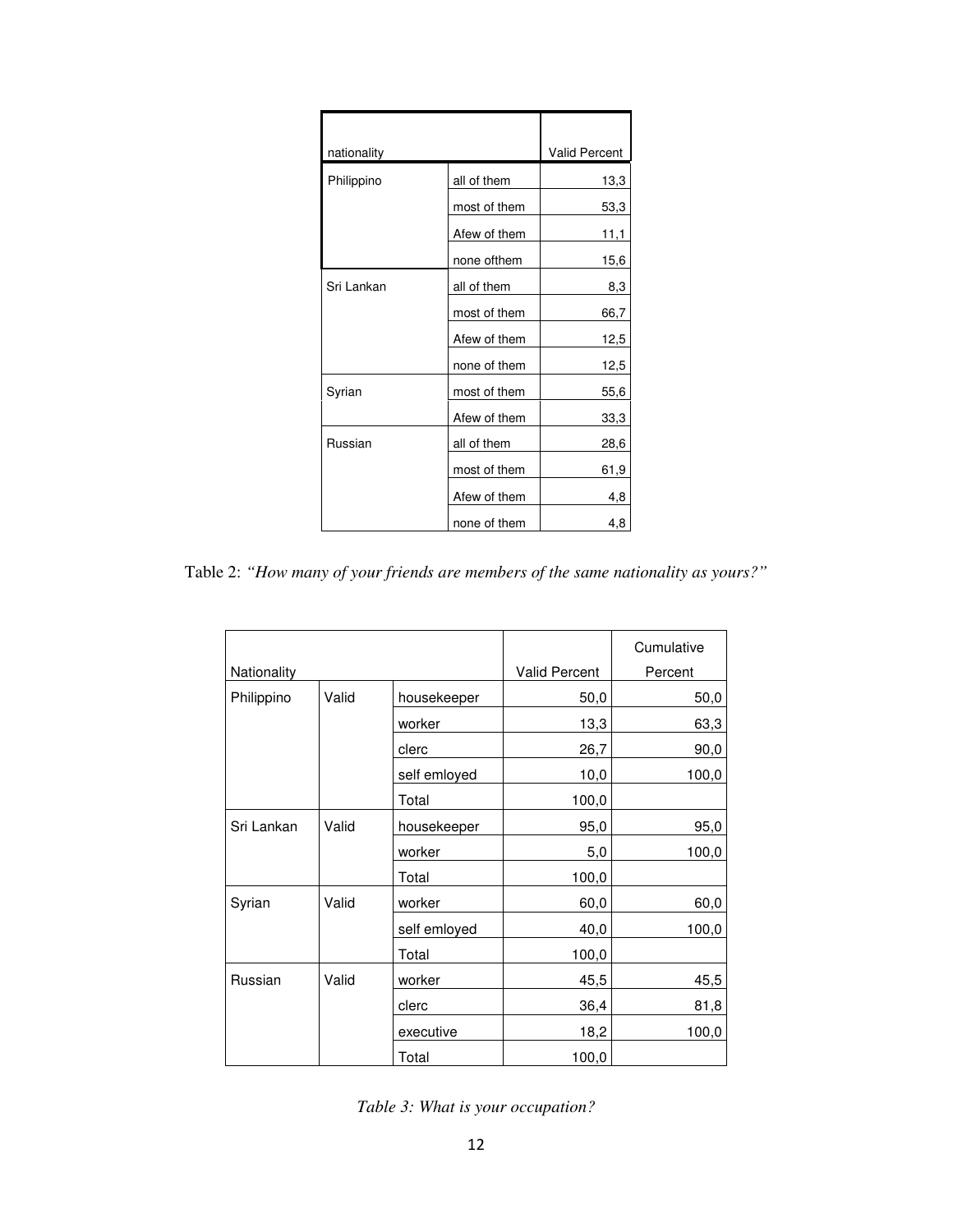Most of the respondents are not fluent in Greek: on a scale from 0 to ten with zero meaning "I don't speak Greek at all" and 10 "I am fluent in spoken and written Greek" the average fluency for Philippinos was 2,8/10, for Sri-Lankans 3,3/10, for Syrians 3,9/10 and 6,2/10 for Russians. 68% of the respondents have experienced discrimination. Religious discrimination though seems to be more common for Syrians than other nationalities. During the qualitative part of the research, we came across an important issue concerning immigrants from Syria. There are certain stereotypes for Arab speaking people that seem to be reproduced by many Greek Cypriots. First of all, the most common word, used to refer to immigrants from Arab countries is 'Arapies', which literally means Arabs but in the way it's used in everyday discourse has a derogative meaning.

Many Greek Cypriots seem to stress not only on ethnic but on religious boundaries as well to construct their 'constitutive Other' Turkish-Cypriots. According to A., a 56 year-old artist, for many Greek Cypriots Muslims and Turks were somehow similar, at least in the past:

*"It was hard back in 1987 when I first came here because the Church had a very strong influence. When I got married with my wife who is a GC, the church wanted me to be baptized, to change my name etc. There was a lot of discrimination back then, people considered that being a Syrian or a Turk is basically the same thing. They even used to call me 'Turk' at the time"* 

This argument is further substantiated by more informants' accounts. According to M., a 40 yearoldo, merchant:

*"They [ELAM<sup>2</sup> ] come to attack our mosque every year in July [the anniversary of the Turkish invasion]. They think we are Turks. Once they even tried to throw a molotov cocktail at the mosque, and we were shouting 'we are not Turks'."* 

Under these circumstances, many cases where religious identity is negotiated and instrumentalized in various ways by Syrian immigrants were recorded. S., a 19 year-old Syrian immigrant says:

 $\overline{a}$ 

<sup>&</sup>lt;sup>2</sup> Greek Liberating Front, an ultra-nationalist organization.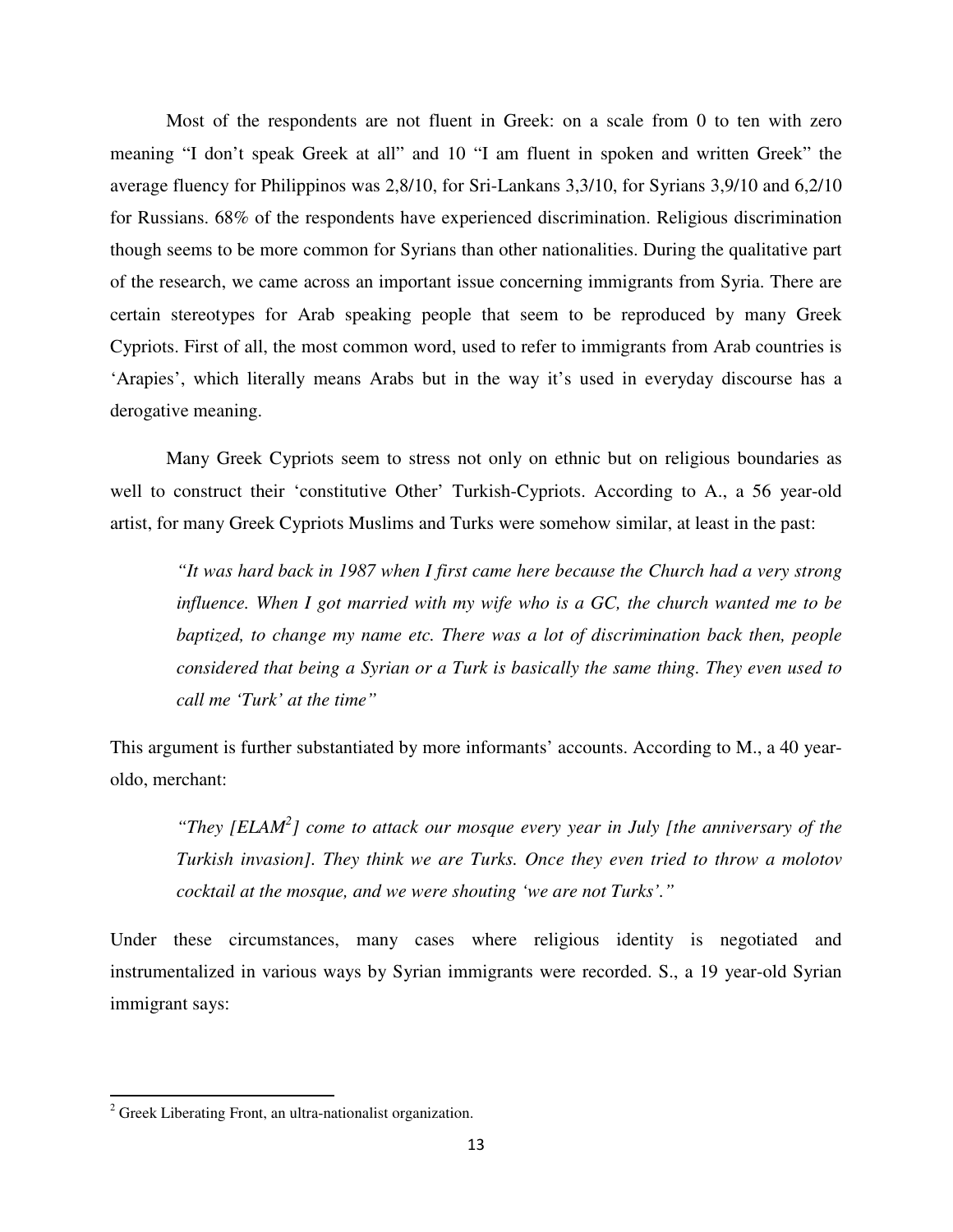*"I know it's a sin but I drink alcohol. I will stop someday, but I like it […] If I didn't, people would ask: 'why don't you drink? […] Some of my friends don't know I'm a Muslim, it's not that I keep it secret, it just didn't come up".* 

To conclude, many of our Syrian informants believe that there is a religious boundary between them and Greek Cypriots. This is not the case for Philippinos and Sri-Lankans though, the majority of which believe that they are being discriminated because of their ethnicity and race.

# **Conclusions**

Even though the project is in progress and we are not able to produce concrete conclusions yet, there are certain points that are interesting. First, to answer partly our main research questions, we could say that the question: "Is immigrant religion a bridge or a barrier in immigrant integration?" cannot be answered in the same way for all religious groups in any receiving society. Even in Cyprus, a very small country, there are huge differences between each religious group that we focus on. Nevertheless, we observed that for certain religious groups, under certain circumstances, religion can be a bridge, while for others a barrier. For example, religion and religious institutions support and generate social capital to newcomers to Cyprus, as I mentioned earlier. Many of our informants socialize in places of worship. Moreover, some of thePhilippino participants are members of a religious association that supports other members of their community that are in need.In addition, there is a Buddhist religious festival that takes place each year in Nicosia, in which members of the community come together to celebrate and socialize. The festival also supports the feeling of common identity. The Russian church in Cyprus organizes Russian language classes for  $2<sup>nd</sup>$  generation Russian immigrants and cultural events. It is very interesting that the two most common answers in the question about the reasons for attending religious services are "to maintain a connection with my culture of origin" and "to meet with friends". Thus, participating in religious activities can also be seenas a form of networking and as a way to achieve community cohesion and reproduction. This was a common observation for all 4 religious groups.

On the other hand, religion seems to obstruct –to an extent- social integration in some cases. For Syrians for example, religion is often viewed as a disadvantage, resulting sometimes in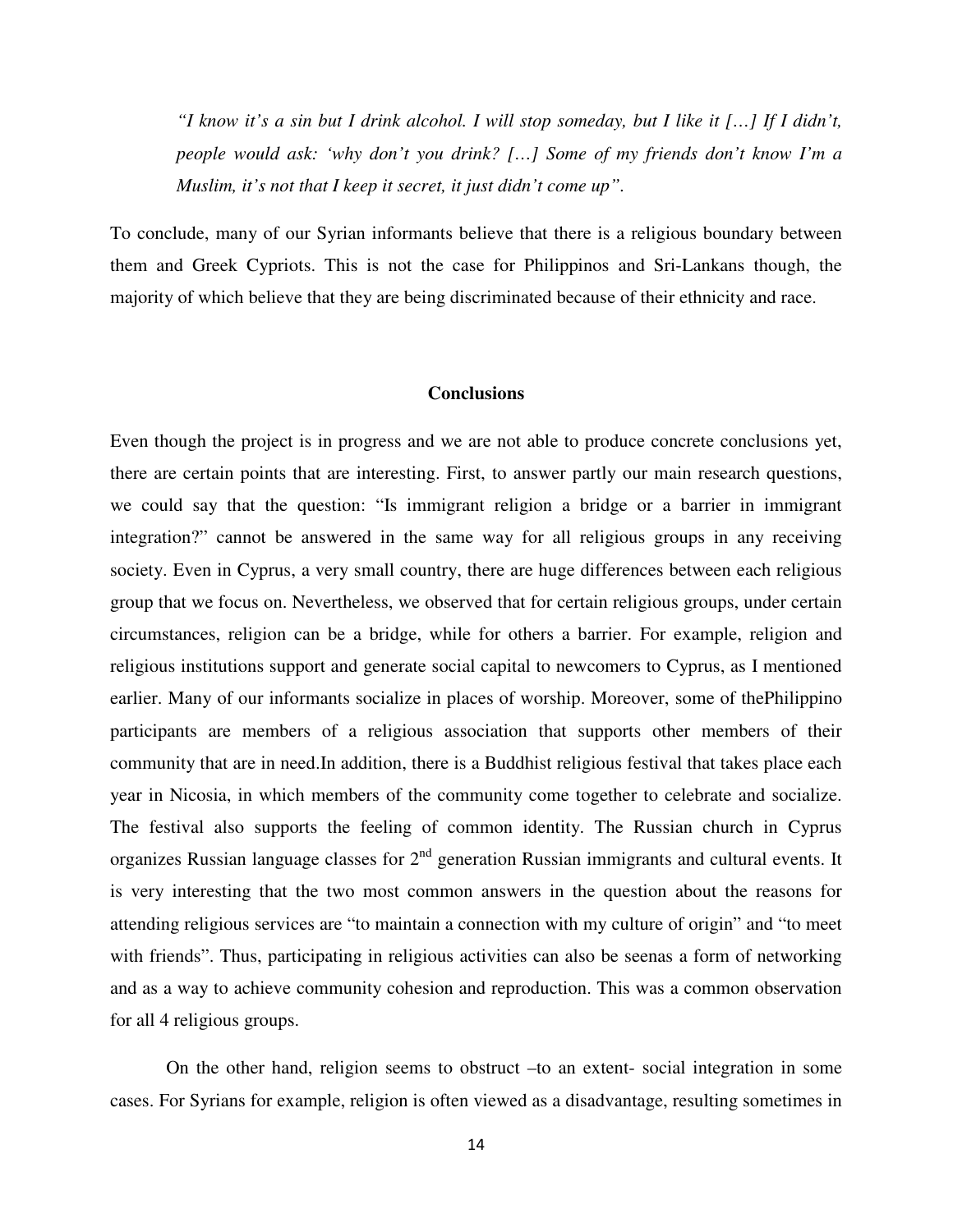religious identity negotiation or marginalization. The interview extracts presented earlier are indicative. And the reasons for this have to do with Cypriots' national identity, which is not only based on ethnicity but also on the bipolar construct Muslim-Christian.

#### **References**

- Βangura Y. (1994), *the Search for Identity: Ethnicity, Religion and Political Violence*, United Nations Research Institute for Social Development,Geneva
- BillietJ.(2002), Proposal for Questions on Religious Identity*, European Social Survey Core Questionnaire Development*
- CadgeW.andE.H.Ecklund (2007), "ImmigrationandReligion", *AnnualReviewofSociology,*  33:359‐379,
- Casanova J.(2007), "Immigration and the New Religious Pluralism: A European Union/United States Comparison", in T. Banchoff (ed.), *Democracy and the New Religious Pluralism,*  Oxford University Press
- Connor P. & Koenig M. (2013), "Bridges and Barriers: Religion and Immigrant Occupational Attainment across Integration Contexts" *IMR* Volume 47 Number 1 (Spring 2013):3–38
- ConnorP.(2008),"Increase or Decrease? The Impact of the International Migratory Event on Immigrant Religious Participation", *Journal for the Scientific Study of Religion,* 47:243‐257
- Connor P. (2010), *a Theory of Immigrant Religious Adaptation: Disruption, Assimilation, and Facilitation*, Doctoral Thesis,PrincetonUniversity
- Cuche D.(2001), *I Ennia Tis KulturasStisKinonikesEpistimes* (In Greek),Tipothito, Athens
- Ember M. & C. R. Ember (eds.) (2001), *Countries and their Cultures*, MacMillanReferenceUSA
- Foner N. & R. Alba, (2008), "Immigrant Religion in the U.S. and Western Europe: Bridge or Barrier to Inclusion?", *International Migration Review*, Volume 42, Issue 2, pages 360– 392, June 2008